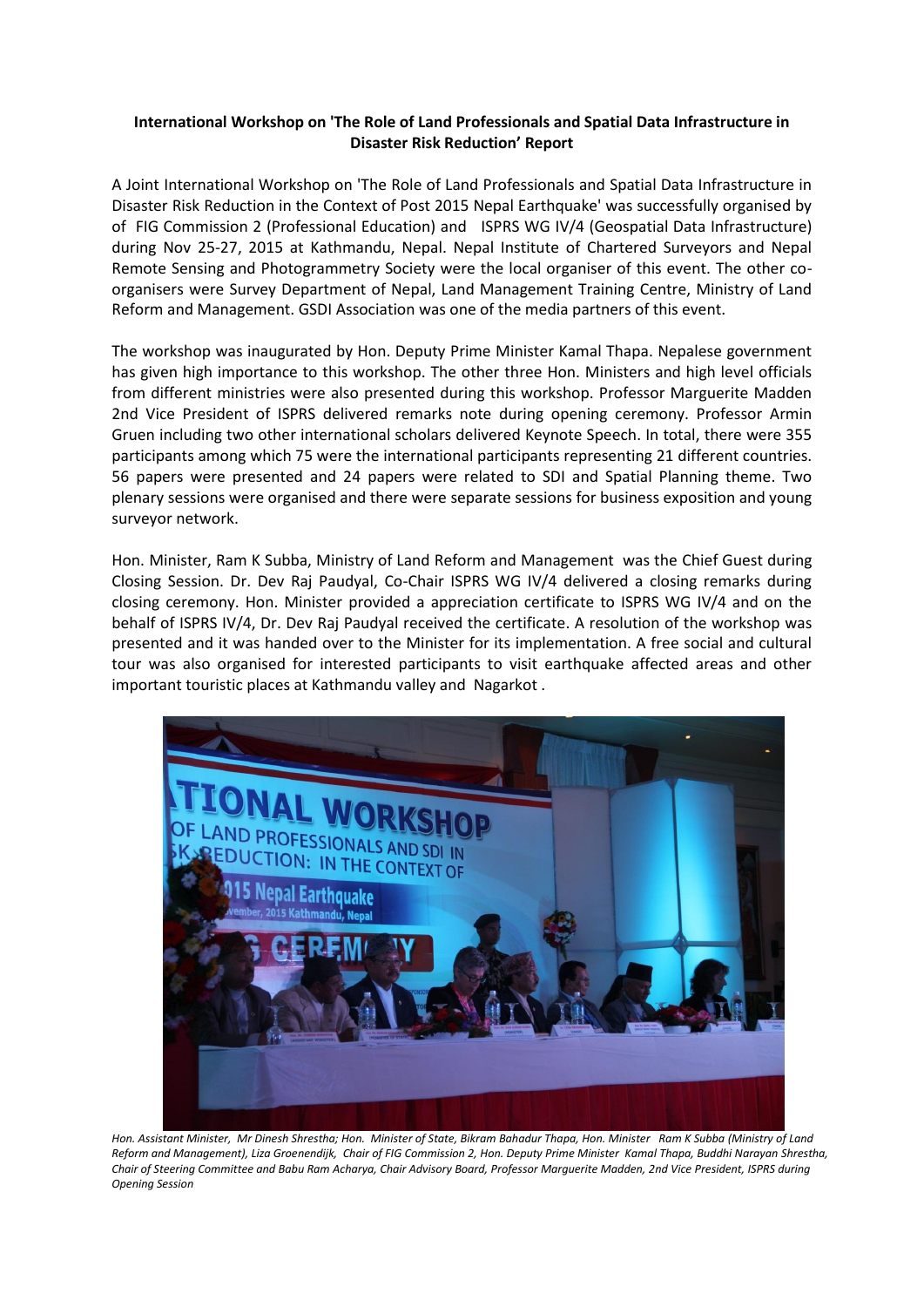

*Hon. Minister Ram K Rai delivering his closing remarks during closing ceremony*



*Dr Dev Raj Paudyal, Co-Chair of ISPRS WGIV/4 delivering the closing remarks*

Before the main workshop, one full day pre-conference tutorial entitled 'Sharing Spatial Data Infrastructure Research on Disaster Risk Reduction' was conducted at Kathmandu University. The pre-conference tutorial was jointly organised by ISPRS WG IV/4, GSDI Association, Kathmandu University, Survey Department and Land Management Training Centre. Dr Dev Raj Paudyal Co-Chair of ISPRS WG IV/4 facilitated the workshop. Professor Marguerite Madden, Professor Armin Gruen, Professor Kevin McDougall, Dr Katie Potts, Dr Nama Budhathoki were the resource persons. There were 60 plus participants mainly young geospatial professionals and early career researchers took part in the pre-conference tutorial.



*Panellists Dr Katie Potts, Professor em. Armin Gruen, Dr. Nama Raj Burathoki, Professor Rajendra Maskey, Professor Kevin McDougall, and Professor Marguerite Madden answering the questions during Pre-conference workshop, Dr Dev Raj Paudyal Facilitated the Discussion Session.*